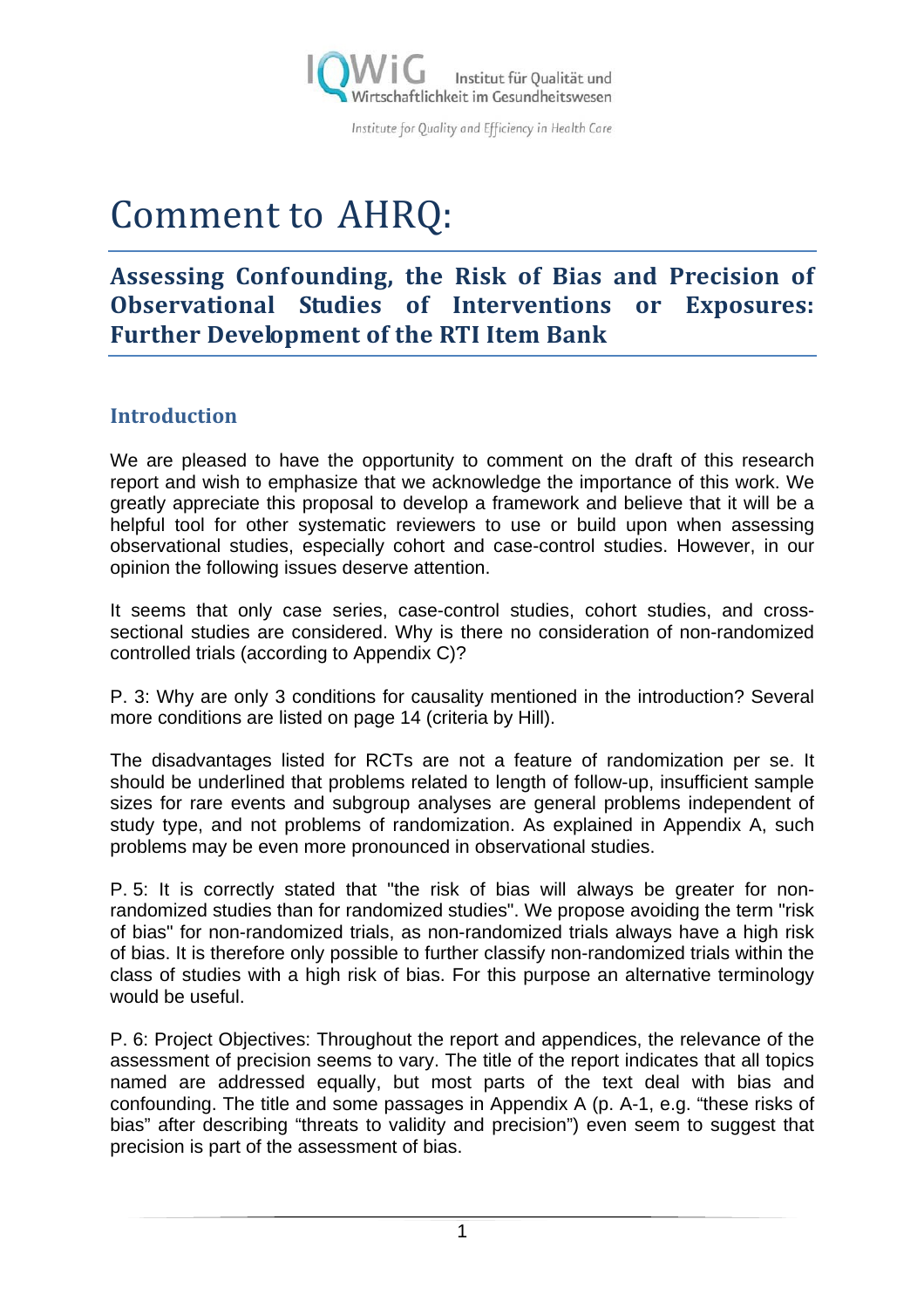

Institute for Quality and Efficiency in Health Care

## **Methods**

P. 6: The previously developed taxonomy of observational studies is suggested for reviewers "to guide the choice of questions needed for risk of bias assessments", although the corresponding classification tool given in Appendix C has only moderate reliability and low accuracy (Hartling et al., 2011). Furthermore, the "questions … by observational study design type" are grouped by only four definitions according to Appendix B (case series, case-control, cohort or cross-sectional study). The further diversity of study design features and the corresponding bias are covered by the item catalogue. Other guidance, for example the Cochrane guidance, explicitly does not advocate using labels and instead recommends that review authors only use explicit (multiple) study design features. This guidance seems to be in accordance with the decision to eliminate the question "Is the study design prospective, retrospective, or mixed?", which was judged to be "problematic and uninformative" by the Working Group (p. 9). Against this background, we suggest putting the relevance of the classification tool into perspective.

#### Reference:

Hartling, L., Bond, K., Santaguida, P.L., Viswanathan, M. & Dryden, D.M. (2011): Testing a tool for the classification of study designs in systematic reviews of interventions and exposures showed moderate reliability and low accuracy. *J. Clin. Epidemiol.* 64, 861-871.

## **Results**

P. 9: Why is the determination of evidence of reporting bias outside the scope of the risk-of-bias assessment? Reporting bias usually represents an important aspect of bias.

P. 12 and Appendix B: The text and Appendix B seem to suggest that "risk of bias" and "confounding" can be clearly distinguished. However, Table 3 on p. 12 shows for example that recruiting strategies differing across groups may result in both "selection bias" and "confounding" (see items Q2 and Q3). Furthermore, item Q6 is related to "questions to assess the risk of bias" and "questions to assess confounding". We suggest explaining in more detail how the assessment of "risk of bias" and "confounding" should relate to each other.

The use of the term "confounder" or "potentially confounding variable" instead of "confounding" could be considered, e.g. in item Q6: *"Were valid … measures … used to assess inclusion/exclusion criteria, intervention/exposure outcomes … and (potential) confounders"*.

P. 14: The authors refer to the GRADE approach. In describing GRADE's method of grading evidence, the description of study designs is inaccurate. In the GRADE approach, "randomized controlled trials (RCTs) start as high-quality evidence and observational studies as low-quality evidence supporting estimates of intervention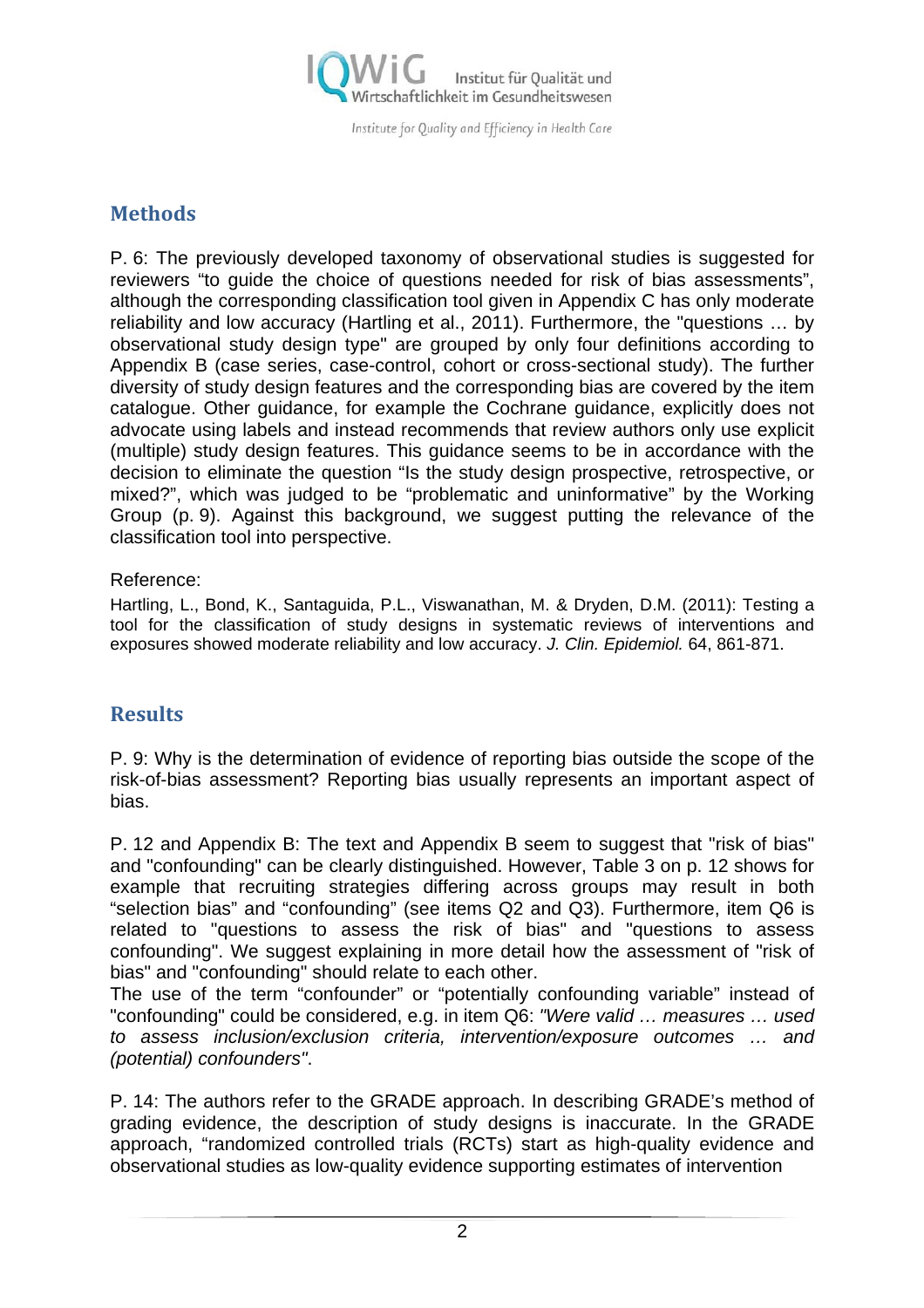

effects" (Guyatt et al., 2011), which means that the GRADE approach differentiates between RCTs and (all other) non-randomized study designs.

#### Reference:

Guyatt, G., Oxman, A.D., Akl, E.A., Kunz, R., Vist, G., Brozek, J., Norris, S., Falck-Ytter, Y., Glasziou, P., DeBeer, H., Jaeschke, R., Rind, D., Meerpohl, J., Dahm, P. & Schünemann, H.J. (2011): GRADE guidelines: 1. Introduction – GRADE evidence profiles and summary of findings tables. *J. Clin. Epidemiol.* 64, 383-394.

#### **Discussion**

No comment

### **References**

No comment

## **Tables**

Tables 2 and 3, Q3: This item proposes that suboptimal comparison groups have to be accepted if "feasibility and ethical considerations" are taken into account. We believe that the risk of bias should be considered separately from technical and ethical aspects. We fear that this item opens a back door to biased studies becoming acceptable as trustworthy evidence, only because a better study design was considered unfeasible. If the assessment of feasibility also includes the consideration of the organizational and funding circumstances of research, the door towards bias is opened very wide here.

Tables 2 and 3, Q5: We suggest the inclusion of a similar question regarding the blinding of exposure assessors to disease status in case-control studies.

This item on blinded outcome assessment can be dropped as non-applicable, "when clinical evaluators cannot be blinded to exposure status". However, if the assessment of risk of bias is the aim of the item bank, it makes no difference for what reasons the outcome assessment was not blinded. If a blinded outcome assessment is impossible, the study quality may be the best possible under the specific circumstances, but the study results will still be biased. We suggest deleting this possibility of "justified" bias.

Tables 2 and 3, Q8: Q8 addresses missing values due to loss to follow-up and is therefore only relevant for cohort studies. A corresponding question regarding other types of missing data in other study types would be useful (e.g. missing values of exposure in case-control studies).